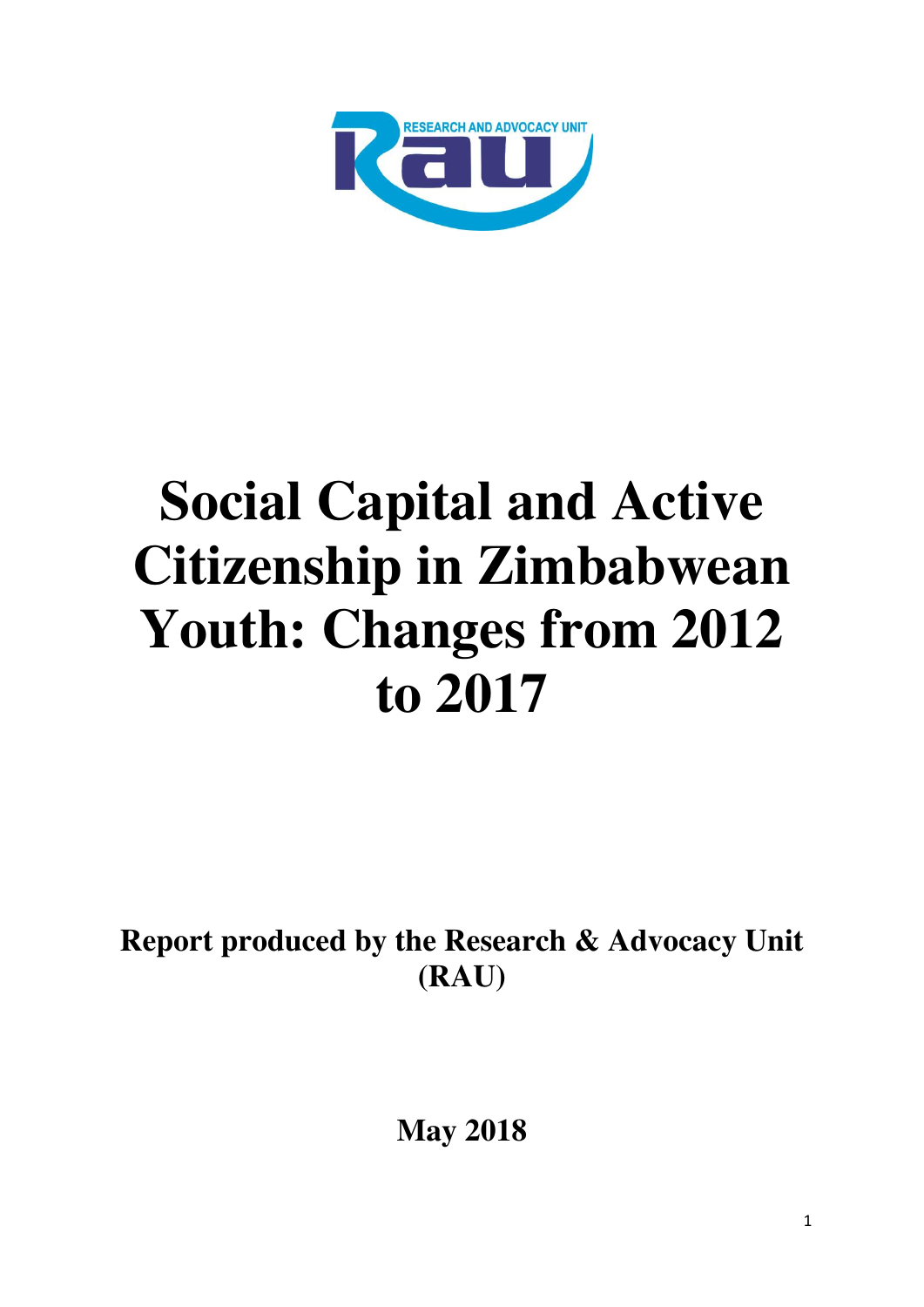## **1. Executive Summary<sup>1</sup>**

Social Capital has become a concept of growing interest in the past two decades. The presence of a high degree of social capital is argued to be one of the strong underpinnings of democracy, and the presence of varieties of civic and social associations is assumed to contribute to more active citizenship. In the West at least, there is increasing concern about the declining participation of citizens in elections, together with concern that citizens are also less interested in participating in social and civic networks and associations. This is interpreted as the effect of declining social capital.

Very little study of social capital has been carried in Zimbabwe, although it is implicit in the many and wide-ranging studies and discussions about the role of communities in Zimbabwean civic life. A previous examination of social capital as one aspect of active citizenship suggested that the component of social capital, trust, operated differently between rural and urban citizens (RAU. 2015). Trust was defined as either intimate, about relationships with other citizens, or institutional, about relationships between citizens and duty bearers.

Two more recent studies on the role of social capital in women suggested that the methodology could be usefully applied to the youth (RAU. 2018 (a); RAU. 2018 (b)). For these studies, a measure of social capital was constructed using six questions common to all three rounds of the Afrobarometer (2012, 2014, and 2017), and this was tested against seven measures of public interest and participation, as well as four demographic variables (age, residence, employment and education). These studies showed good relationships between social capital and measures of political interest and participation, but there were marked difference between rural and urban women. Social capital, as we defined this, is a property of rural rather than urban women. However, social capital is not a static property of individuals and communities and clearly varies both over time and due to socio-political events.

Thus, we used the same methodology to examine whether social capital operated in similar fashion with Zimbabwean youth.

#### **Methods**

The present study examined social capital in youth using the data from the last three rounds of the Afrobarometer surveys on Zimbabwe: Round 5 (2012), Round 6 (2014), and Round 7 (2017). A measure of social capital was constructed using six questions common to all three rounds, and tested this against six measures of public interest and participation, as well as four demographic variables (age, residence, employment and education). The measures of public interest and participation were also constructed from questions common to all three rounds: access to information, freedoms, political participation, agency, support for democracy, and political trust. A seventh measure, lived poverty, which was included in the women's studies, was excluded on the grounds that poverty was so ubiquitous in youth that it would be unlikely to have any discriminating power.

#### **Findings**

<u>.</u>

For the components of the Social Capital measures itself, most were at very low frequencies and showed few changes over the six years. The only significant change was in "trusting neighbours", which rose 12% from 2012 to 2014, staying the same from 2014 to 2017. There were minimal changes in the overall Social Capital index over the six years, which is not surprising in view of the minimal changes in the individual measures comprising Social Capital, and which is different to the women's study where there were significant changes over the same period.

When it comes to Access to Information, all sources of information, apart from the internet, show a decline in the use of these media. This may represent a shift towards social media, but

<sup>&</sup>lt;sup>1</sup> We are grateful to the Afrobarometer for permission to have access to the data from Round Seven (2017), some of which is employed here, as well as making use of the online data provided on the Afrobarometer website [*http://www.afrobarometer.org/]*.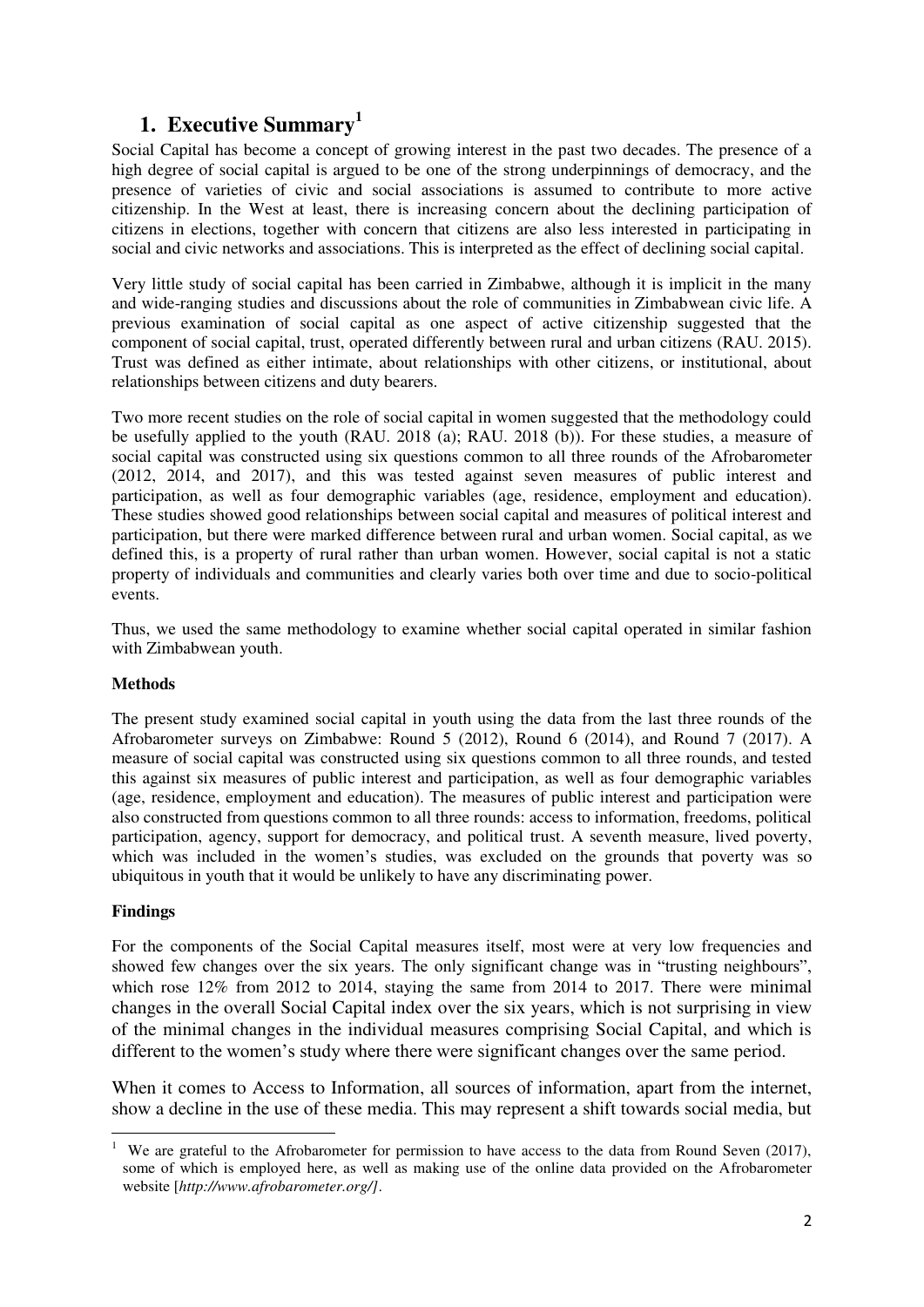the use of social media was only sampled in 2017 and hence no comparison can be made with the previous years. However, in 2017, 43% of the youth (18-35) reported using social media *every day* or a *few times a week*. However, it does not necessarily mean that the youth are using social media as part of an increased interest in participation.

When it comes to basic freedoms –*to say what you think* and *to join political organisations* – there is a marked shift towards the youth seeing their freedoms being eroded from 2014 to 2017. The most serious change is in the *freedom to say what you think*, 22%, and this perhaps must be seen in the rise in the use of social media as a safer medium of expression. It is also worth pointing out here the very low numbers of youth that are not careful what they say in public, all suggesting that youth voice is deeply absent from the public domain. *Voice* is, of course, a crucial component of citizen agency, and there can be little Social Capital when citizens are constrained from speaking in public.

It is thus unsurprising that *Political Participation* is low amongst the youth. Active political participation, as in *working for a candidate or party*, is virtually absent, and even *attending campaign meetings or rallies* significantly declined over the six years. This may be a consequence of the 2013 elections where the surprising result and the massive disenfranchisement of the youth for that election may combine to produce this lack of *political participation*. Nearly 2 million (29%) persons were not registered voters in 2013 and there was good evidence of bias in registration, with urban youth being more seriously affected than their rural counterparts.

Given this minimal (and declining) Political Participation, it is surprising that there is a trend amongst the youth towards increased agency, and especially *contacting local government councillors*. This is encouraging and perhaps underlines a response to "big politics". Are the youth giving up on political parties in favour of more local politics?

The evidence for increased *Agency* is bolstered by the findings on *Political Trust.* The youth report increasng levels of Political Trust for virtually every state agent included in the surveys. the trend is positive and significant for every agent – President, parliament, ZEC, the ruling party (ZANU-PF) and the courts. However, this is not the case for both the police and the army, where the youth show significantly declining trust in both. This needs to be considered in the light of the claims of support for the military in November 2017.

Perhaps it is the inevitable optimism of youth, butsome Zimbabwean youth show a trend towards believing that things are improving. From 2012 to 2017, a third of the youth show increasing support for democracy and that Zimbabwe is a democracy. However, two-thirds do not share this view, which indicates a growing pessimism about the country and its future.

### **Conclusions**

A number of general conclusions can be drawn from this analysis.

- Firstly, as we have measured this, Social Capital is very low amongst the youth in Zimbabwe, and this has changed very little over the six years between 2012 and 2017;
- Youth access to the more formal sources of information radio, television and newspaper – is declining, but they making more use of the internet (slightly) and social media (markedly). This is a general trend in the population however, and, on its own does not mean much;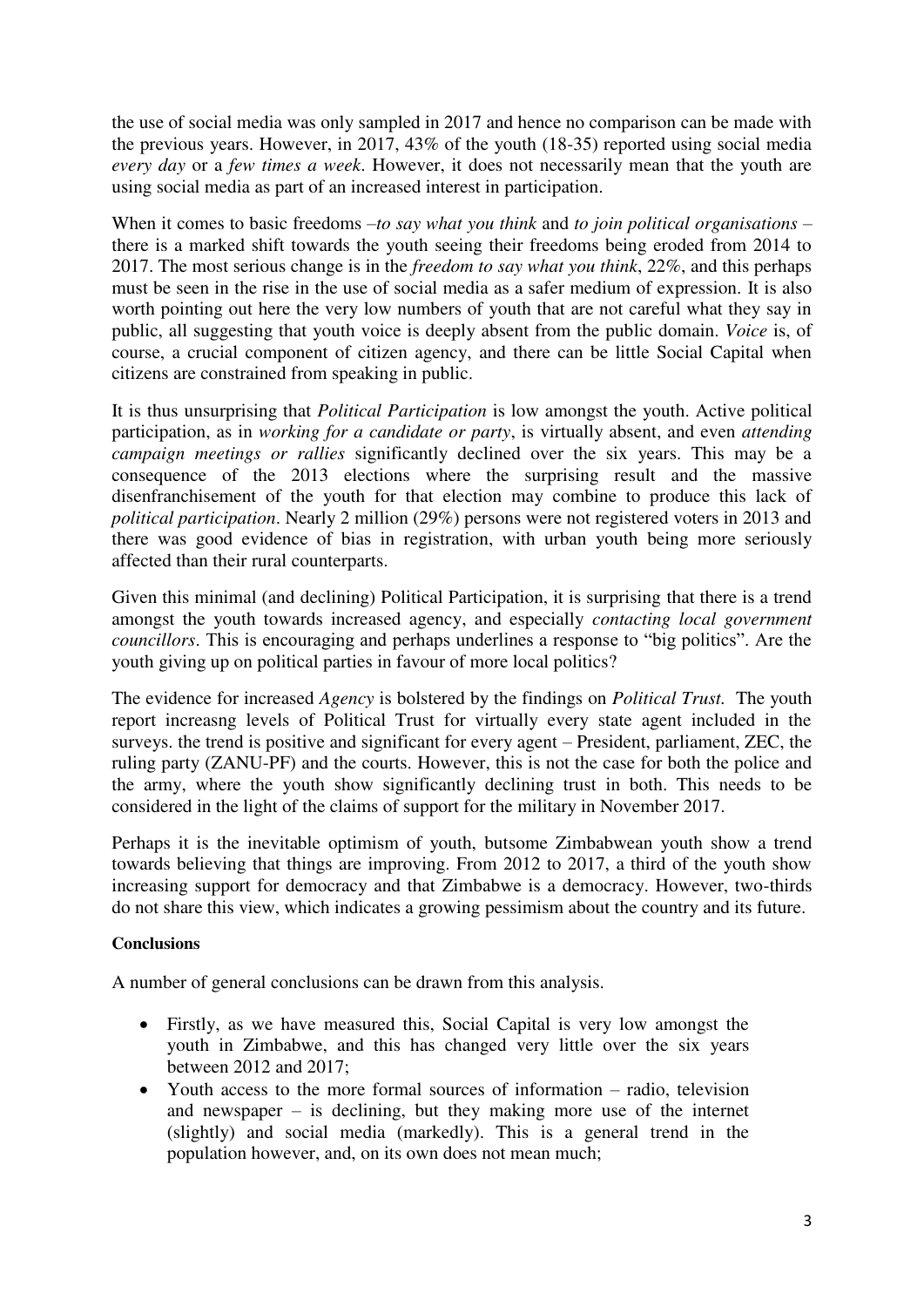- When the resort to IT-based sources of information is seen against the perception of freedom by the youth, then this may be more significant. Very few youth feel safe to express their views in public – only  $8\%$  in 2017 – and only a third (33%) feel that they have *freedom to say what they think*. It seems clear that *Voice* as a constituent of *Agency* is missing from the youth;
- This is amplified when *Political Participation* amongst the youth is examined, and Zimbabwean youth show a trend to decreasing participation, and a virtual absence of active political engagement in the formal sense. Zimbabwean youth can be characterised as "voters, but not yet citizens";
- This pessimistic view is ameliorated by the evidence that there is a trend towards increased agency in the sense of engaging duty bearers. The numbers are not large, but suggest that the involvement of youth in local government and community may be a more fruitful area to consider when fostering youth agency;
- *Political Trust* is increasing in respect of many state agencies, but not so for the police and the army. The diminution in respect for these agencies is important, and especially in the light of all the concerns about "youth bulges" and political stability. The reasons for this shift need to be understood, and questions also raised about how "popular" was the support for the army in November 2017;
- Finally, Zimbabwean youth, like the general population, are losing faith in democracy. Although small numbers are increasingly happy with the direction the country is taking, more than two-thirds are not.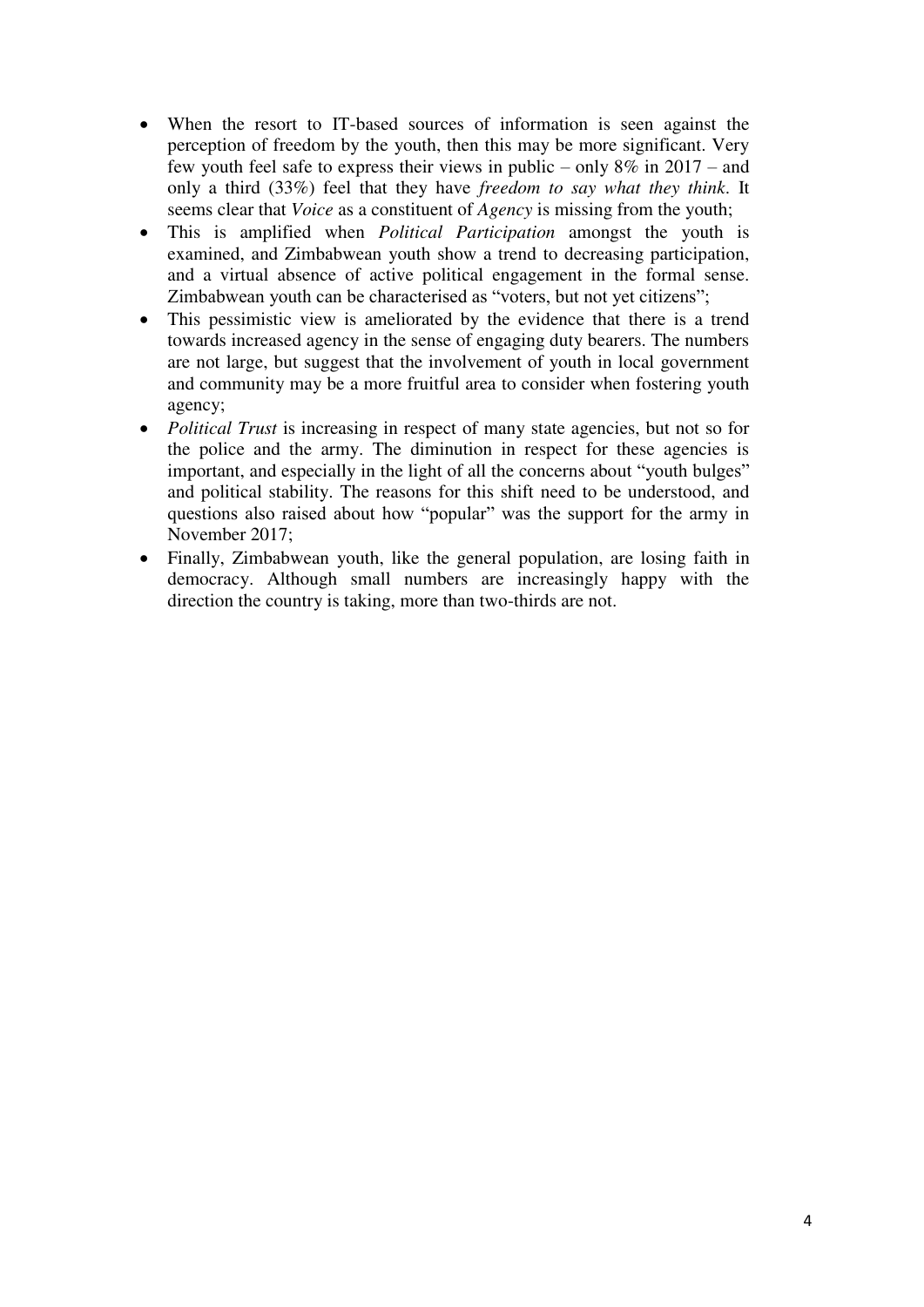# **2. Background<sup>2</sup>**

One of the major areas of concern about youth worldwide has been the increasing preoccupation with the changes in demography, mostly in the under-developed world, the socalled "youth bulge". The relevance for any consideration of youth and citizenship is the evidence for the alienation of youth and their subsequent involvement in violence and crime. Urdal (2004) pointed out that, contrary to Huntington, there was no evidence for a critical threshold in youth demography above which youth violence was inevitable, but that youth bulges did increase the risk of domestic armed conflict, particularly when associated with economic stagnation. Subsequent work confirmed this finding (Urdal.2006; Cincotta.2008; Leahy. 2008). There is dispute, however, over causal relationships behind political violence and state instability. Some, as above, have argued that youth bulges are an important factor, whilst others have argued that "greed" not "grievance" is a better explanatory factor (Collier &Hoeffler. 1995). Still others refute the "greed" hypothesis, arguing that regime characteristics are the most important predictors of instability and political violence and argue little influence for either youth bulges, greed or grievance (Goldstone et al. 2005).

With this problematic for many under-developed countries and especially those where economic decline is taking place, the matter of turning the youth into good citizens is crucial (Hungwe.2013). Zimbabwe, like most of Africa, would seem to be one of these countries: youth (under 35 years) comprise 69.8% of the total population, and 74% of the unemployed according the most recent census (Zimstat.2012). The latter figure is probably higher in 2018 with the economy steadily collapsing since July 2013. There has already been evidence of youth involvement in political violence (Dzimiri. 2014), but this seems focused mainly on violence occasioned by elections and fostered by political parties. There is also evidence of formal induction into violence by the government in the training offered by the National Youth Training scheme (SPT. 2003) in the past, but also evidence that Zimbabwean youth seek to avoid involvement in political violence and employ a range of strategies to avoid this (Osteroom & Pswarayi. 2014).

Older work with youth indicated that Zimbabwean youth had very clear views about democracy and governance, and views consonant with a desire for active voice and participation in the socio-political life of the country (Reeler & Chitsike.2004). In this study it is asserted, at the risk of over-simplifying the current crisis, that two bi-polar constructs – *rural* versus *urban*, and *African* versus *Western* - characterise the political problem in Zimbabwe, and implicate the important position of the youth caught in the polarised space between the two major political parties in Zimbabwe. It is submitted that little has changed in respect of this problem since 2004.

The first construct is that of *rural* versus *urban*, and here the politics of land and indigenisation, harnessed to the rhetoric of the (unfinished) Liberation War are crucial. For ZANU-PF, the rural pole of this construct is critical, and the party defines its roots in the rural support given during the Liberation War and maintained this during three decades of independence (Bratton. 2015; Bratton & Masunungure.2012). The adherence to one pole of the construct – *rural* - is also exemplified by the strong electoral support given to ZANU PF by rural voters. The notion that ZANU PF has a social base sufficient to explain the remarkable majority in 2013 is the basis of some dispute (SPT.2013; RAU. 2014(a)), and much has been written on the manner in which this support has been obtained.

-

<sup>&</sup>lt;sup>2</sup> This report was written by Tony Reeler, Senior Researcher.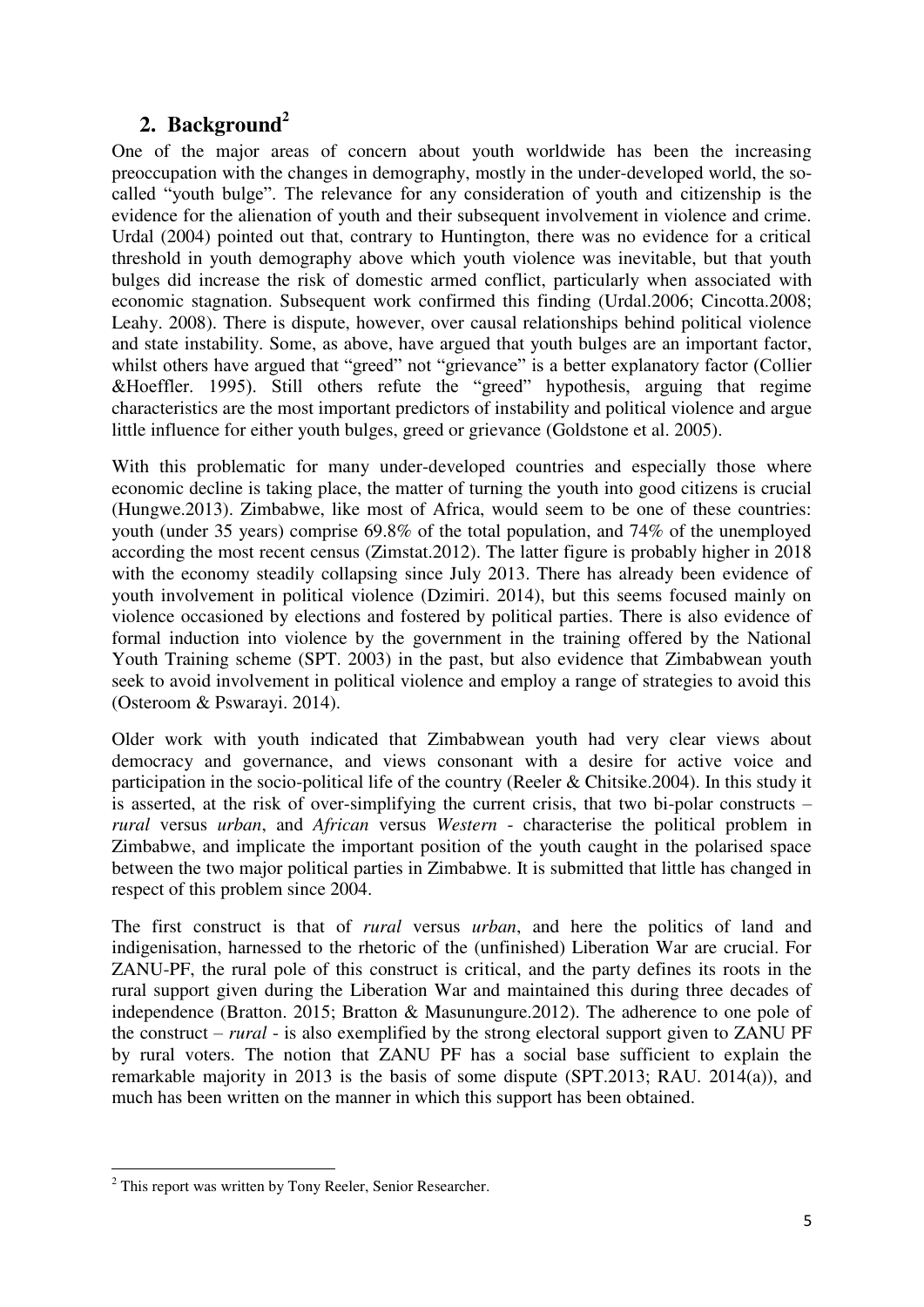For the MDC formation<sup>3</sup>, the urban pole has been crucial, deriving from its (formerly) strong trade union roots and an economically disaffected working class, but, in 2008, saw a growing proportion of rural constituencies beginning to support the party. To a large extent, the MDC has derived its support from a more educated group, such as the students for example, and a significant number of the MDC's formation leaders are drawn from the student leaders and activists of the 1990s (Hodgkinson. 2013). The student leaders, for example, are palpably urban, dismissive of the thrall of the Liberation War, and actively seeking to re-interpret what it means to be Zimbabwean.

The second construct is that of *African* versus *Western*, and again many of the above issues are relevant here. This again revolves around a re-invigoration of the Liberation War agenda, and a crucial part of the propaganda of the Mugabe regime has been the refusal of the West, and Britain in particular, to honour their commitments at Independence, especially in respect of land reform. The Zimbabwean opposition is cast as a stooge of Western neo-imperialism, deriving their local support from White Zimbabweans and other non-patriotic Blacks. This has been a very effective stratagem, seemingly bringing support from SADC and The AU, and also a range of left academics (Mamdani. 2008), but also drawing equal criticism from the same constituency (Jacobs & Mundy. 2009).

Both the above constructs apply to the youth, as pointed out earlier, and there seems to be a polarisation in the youth between the educated, urban, supporters of the MDC formation and the less educated, rural supporters of ZANU PF. This is a trifle over-simplified, but this simple model is helpful in trying to understand the attitudes of the youth in Zimbabwe.

This model is corroborated by the findings of the Afrobarometer surveys since 1999, all seven rounds. But youth, as pointed out above, are also mindful of the risks, even to their voices: since the beginning of the crisis in 2000, youth are careful about what they say in public. Furthermore, it is also that participation by youth has been seriously affected, and this trend towards caution is greater for women, and particularly young women. The youth, both male and female, are increasingly avoiding participation, mainly because the costs are so high. As recent Zimbabwean research shows, and especially around elections, the youth have very clear strategies for avoiding political violence, either as perpetrators or victims (Osteroom& Pswarayi.2014): they migrate away from the area in which they are known, join organisations (such as churches) in which non-political behaviour is protected, or, in the worst case, join the perpetrators and hope that they will be able to avoid the worst excesses. This is very much the strategy adopted in many other countries (Barter.2012).

So, whilst elections are times of risk and danger for youth, does this mean that they do not participate politically? According to the Afrobarometer poll in 2014, youth [under 35 years] were less likely to vote than the older groups: only 30% of the 18-25 age group felt completely free to choose who to vote for without feeling pressured as opposed to 44% of the over 56 year age group. This after the 2013 poll, where reliable estimates indicated that nearly two million Zimbabweans under 30 years were not registered voters, which was approximately 29% of the total adult population (6,647,779) of Zimbabwe (RAU.2013). This is supported by the Round 6 (2014) survey where only 24% of the youth aged between 18 and 25 years reported voting in 2013. In comparison, 64% of the 26 to 35 age group and 84% of the over 56 year age group voted.

-

<sup>&</sup>lt;sup>3</sup> The original Movement for Democratic Change (MDC) has since transformed and morphed into various MDCs due to internal infractions, hence MDC formation. MDCs became known as MDC formation during the negotiations with ZANU PF which resulted in Global Political Agreement of 2009. However, their political base remained essentially urban, bourgeoisie and educated elite.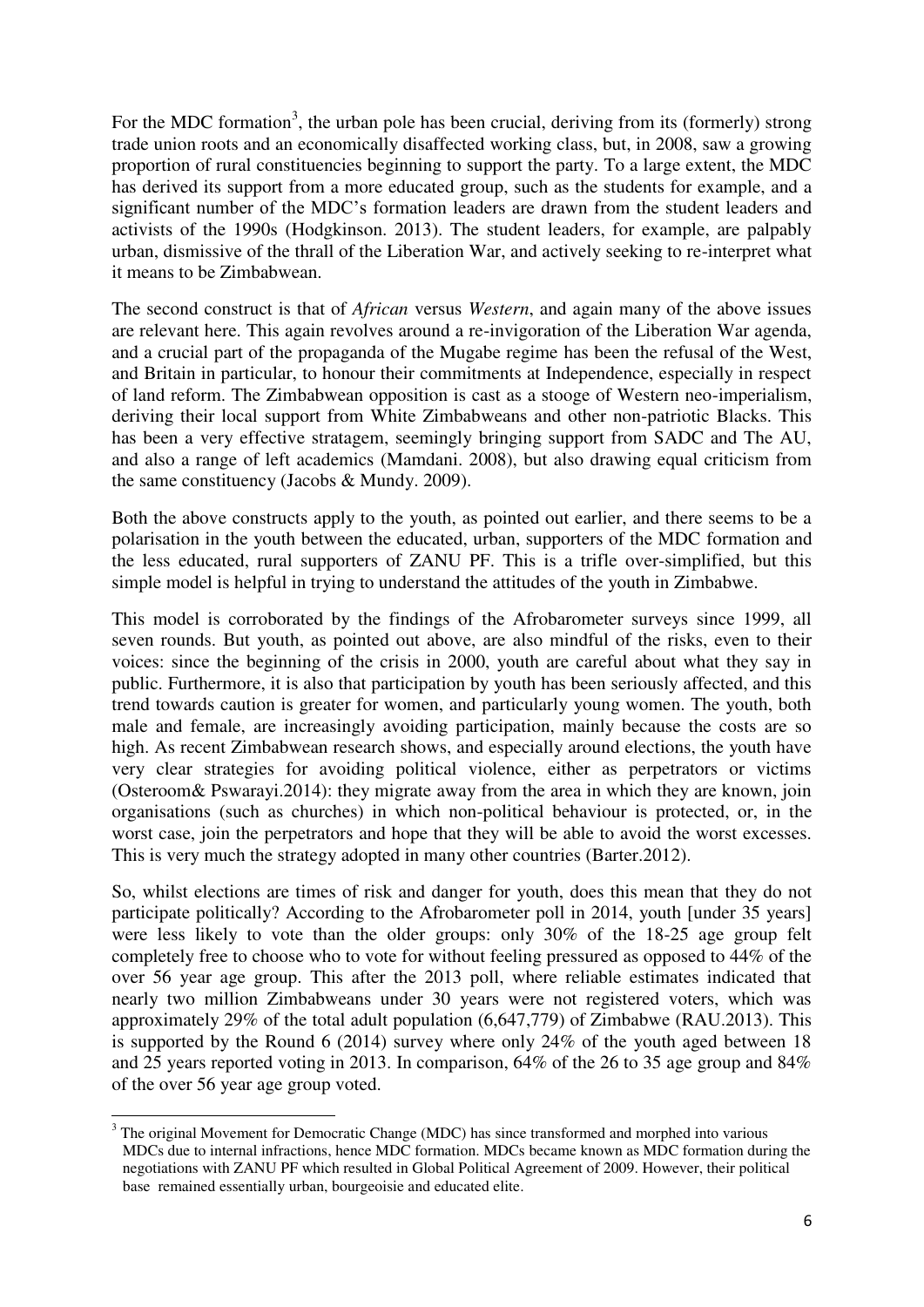According to the Afrobarometer data for 2014, the youth were less likely to state that they were close to a political party  $(51\%)$  than the over 56 age group  $(71\%)$ , and that they were less likely to go to a political rally (19%) than the over 56 age group (59%).Much of this reluctance can be seen as the effect of the violent nature of Zimbabwean politics, and certainly, according to the Afrobarometer in 2017, the youth fear political violence. In answer to the question, during election campaigns in this country, how much do you personally fear becoming a victim of political intimidation or violence, 56% of those under 25 reported in the affirmative as opposed to only 40% of those over 56. This is not universally true for all youth, as small numbers relatively, speaking, have become actively involved in politics (Wilkins.2013), and few become involved in political violence (Dzimiri. 2014). One estimate, based on a national survey, suggests that the actual number of youth involved in political violence is only of the order of between 1-3% (ActionAid.2013). However, it is clear that the rhetoric about "youth violence" was extreme, even though the actual data suggested that many groups other than "youth militia" and "ZANU-PF Youth" were involved in political violence, Furthermore, the class of perpetrators termed "ZANU-PF" is not necessarily synonymous with young persons.

However, the youth generally are less engaged in other areas: they are less likely than those over 35 try to persuade someone to support the party that they themselves support, or approach a local councillor or an MP on some matter. The youth under 30 years are also less likely to participate in many other areas of socio-political life. Significant differences were less interest in public affairs, being a member of a community group, attending a community meeting, and being more likely to state that politics was too complicated for them. When the youth group was disaggregated, a number of differences emerged between young men and women. Young women were less interested in public affairs, less likely to discuss politics, try to persuade someone to support a political party, or to approach a local councillor.

What is also important to note in Zimbabwe, and related to the issues about youth bulges, is the very high rates of unemployment amongst the youth, estimated at 73% in one study (ActionAid.2013). There are some issues to be drawn here with the results of the 2012 Census, where it was claimed that, of the economically active population, 89% were employed, but it this is based on some very broad concepts of what is meant by "employment". As can be seen from the Census data, very high percentages of the youth, in all three age bands, report being either an unpaid family worker, or being unemployed or looking for work: in fact, half of the group in the first two age band reports being in one or other of these categories, but a shift takes place in the older age band (25-29).

It is also of great interest that young women are more frequently in a category of employment – paid employee, employer, or own account worker – than young men: young women outnumber young men in employment in the 15-19 age band (16.3% v. 9.6%), and in the 20- 24 age band (34.2% v. 28.5%), but this changes for the 25-29 age band (47.1% v.54.7%).

The most plausible explanation here is that poverty results in young women being forced out of school earlier than young men and forced into work of one kind or another. There is some corroborating evidence for this view from a number of studies on child marriages (RAU.2014 (b)).

What seems to be emerging from this data are the dual effects of culture: youth is not much respected in traditional culture, and since the discrimination against the youth is doubly debilitating - neither the voice nor participation of youth is valued strongly - it becomes unsurprising that the youth evince little interest in political life, whether national or local.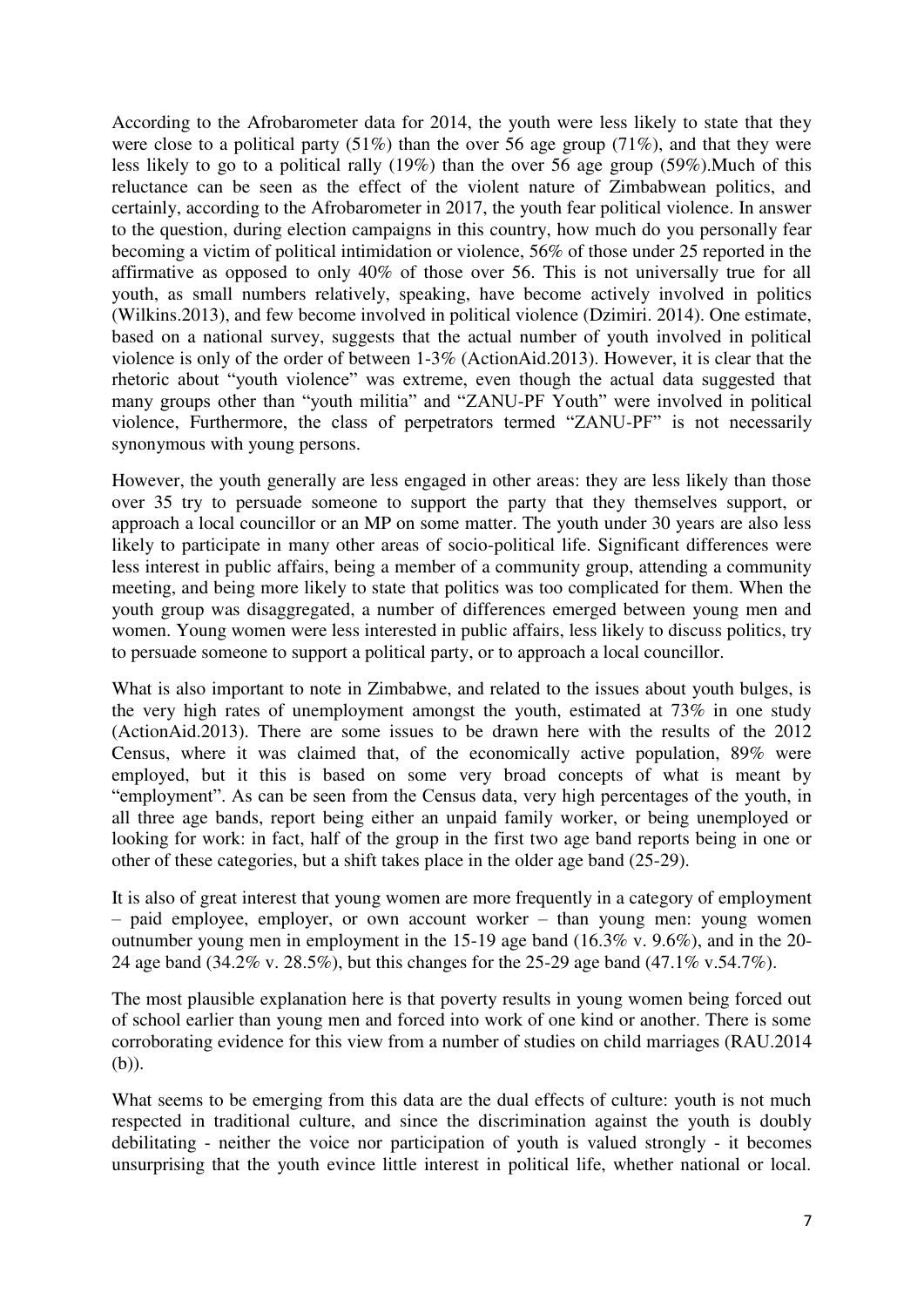Thus, it becomes important to understand youth from within their perspective, and here there is a paucity of research. Some African research suggests that this disengagement from active citizenship is not peculiar to Zimbabwe, but is a continent-wide phenomenon (Bratton &Logan.2006). However, it is also evident that the youth may be finding different routes to participation, and here social media, cultural activities and other forms of engagement would seem to require deeper understanding. For example, the ActionAid survey demonstrated very high potential use of social media, with 73% of the youth reporting using a cell phone daily, and 26% using the internet to access information (ActionAid. 2013). Other studies show that the youth are finding ways to challenge the constricting environment through the use of songs, poetry, and other forms of contemporary culture (Mate.2012).

However, what are missing are in-depth, qualitative studies of the youth perspective on active citizenship and social capital from an emic standpoint. There can be no better view than the insider's (emic) view of culture if we are to understand the potential problems that may result from Zimbabwe's youth bulge. For example, nowhere is there to be found a study of one of the most obvious issues around youth: given the massive unemployment, and no matter what the Census purports to be the case, is there any study outlining what all these hundreds and thousands of young people do every day of their lives, but 73% are talking on cell phones and using social media. What are they talking about? And what are they participating in? And how are they financing their lives?

Whilst there is no commonly agreed definition of Social Capital, there is a core meaning: "*features of social organization such as networks, norms, and social trust that facilitate coordination and cooperation for mutual benefit*" (Putnam. 1995) Elsewhere, we have discussed this concept in relation to youth and women in greater detail and the problems with the concept (Reeler. 2015). In order to get a better understanding of Zimbabwean youth, we approach the problem from the standpoint of Social Capital, employing a methodology previously used in studying Zimbabwean women

## **3. Methods**

For this study, we used the data from three rounds of the Afrobarometer surveys Round 5 (2012), Round 6 (2014), and Round 7 (2017). Disaggregating women, we ended with a total sample of XXX youth for the three rounds. The detailed methods are described in another report. Here we are reporting only on the changes that took place over these three Rounds.

Briefly, and derived from the literature, we first constructed a measure of Social Capital from six questions that were asked in all three Rounds, and also six measures of forms of participation. Each of the latter was composed of several questions themselves.

| <b>Measure of Social Capital</b> |                                                        | <b>Measures of Participation</b> |
|----------------------------------|--------------------------------------------------------|----------------------------------|
|                                  | 1. How often felt unsafe<br>walking<br>in <sub>1</sub> | 1. Access to information $(4)$ ; |
|                                  | neighbourhood;                                         | 2. Freedoms $(2)$ ;              |
|                                  | 2. Attend a community meeting;                         | 3. Political Participation (3);  |
|                                  | 3. Join others to raise an issue;                      | 4. Agency $(3)$ ;                |
|                                  | 4. Member of voluntary association or                  | 5. Support for Democracy $(2)$ ; |
|                                  | community group;                                       | 6. Political Trust (8).          |
|                                  | 5. How often not careful what you say;                 |                                  |
|                                  | 6. Like, dislike or not care as neighbours:            |                                  |
|                                  | people of different ethnicity.                         |                                  |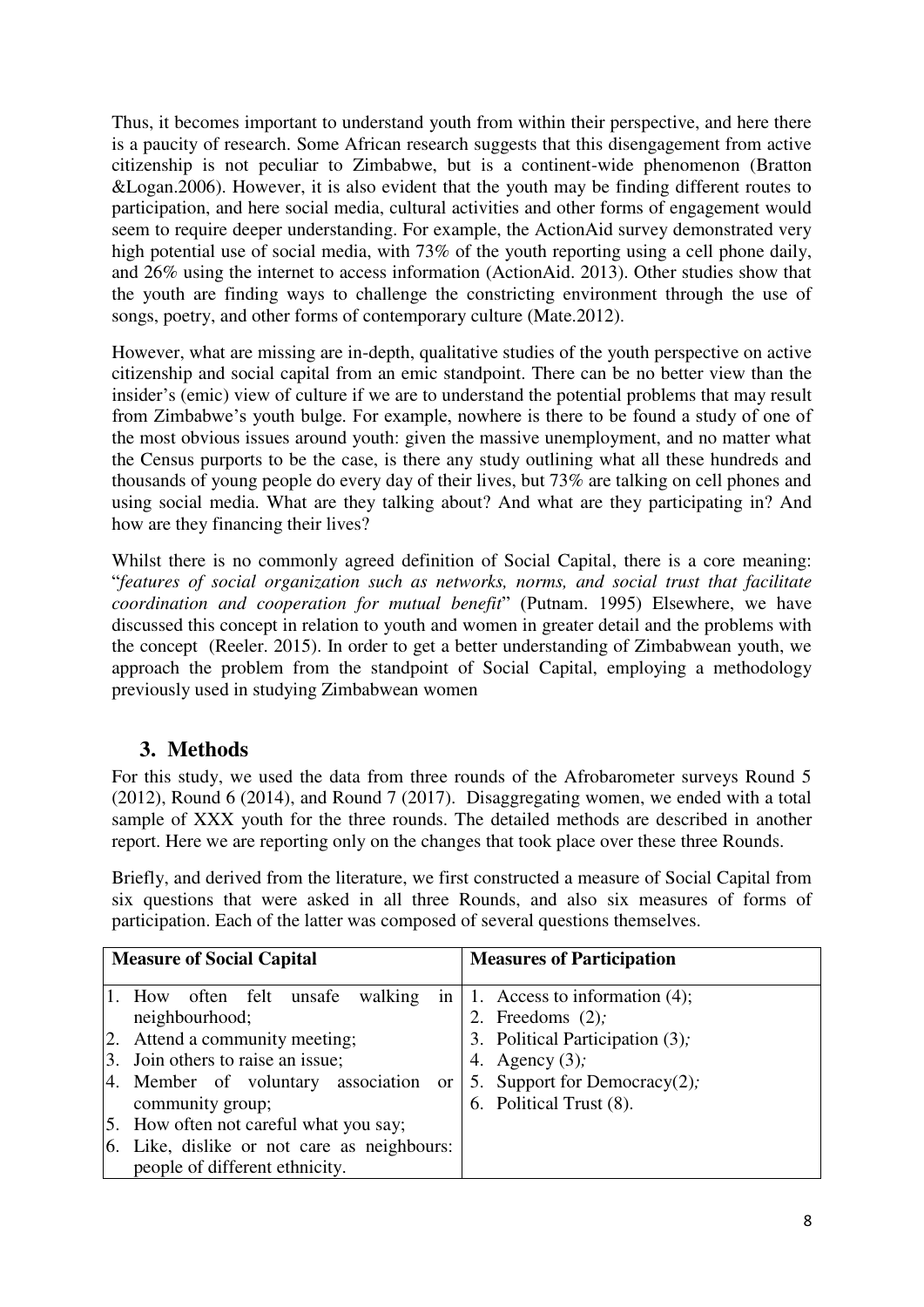The number for each measure indicates the number of questions from the Afrobarometer that was used to construct the measure. A more complex analysis was carried out, based around a number of testable hypotheses, and described in another report (RAU & MPOI. 2017(a)). Here, we merely report on the quantitative findings over the five years.

## **4. Results**



**Figure 1: Changes in measures of Social Capital over three Rounds (2012, 2014 & 2017)**

It is evident that there are minimal changes in any of the measures comprising Social Capital over the six years, and furthermore very small numbers of youth evince signs of Social Capital apart from feeling *trusting neighbours* There is no obvious reason for this, and the two questions employed in 2014 and 2017 were identical: the 2012 question was slightly different, but there was no difference in the response rates from the youth. There are small trends for greater participation from 2014 to 2017 in *belonging to community groups or voluntary associations*, *joining others to raise an issue*, and *attending community meetings*, but these are offset by trends in the opposite direction.

As can be seen in Figure 2, there are minimal changes over the six years, which is different to the women's study where there were significant changes over the same period. However, the trend is similar, with a drop from 2012 to 2014, and then an increase from 2014 to 2017. The changes are so slight that they can be ignored.

### **Figure 2: Changes in Social Capital, 2012 to 2017**

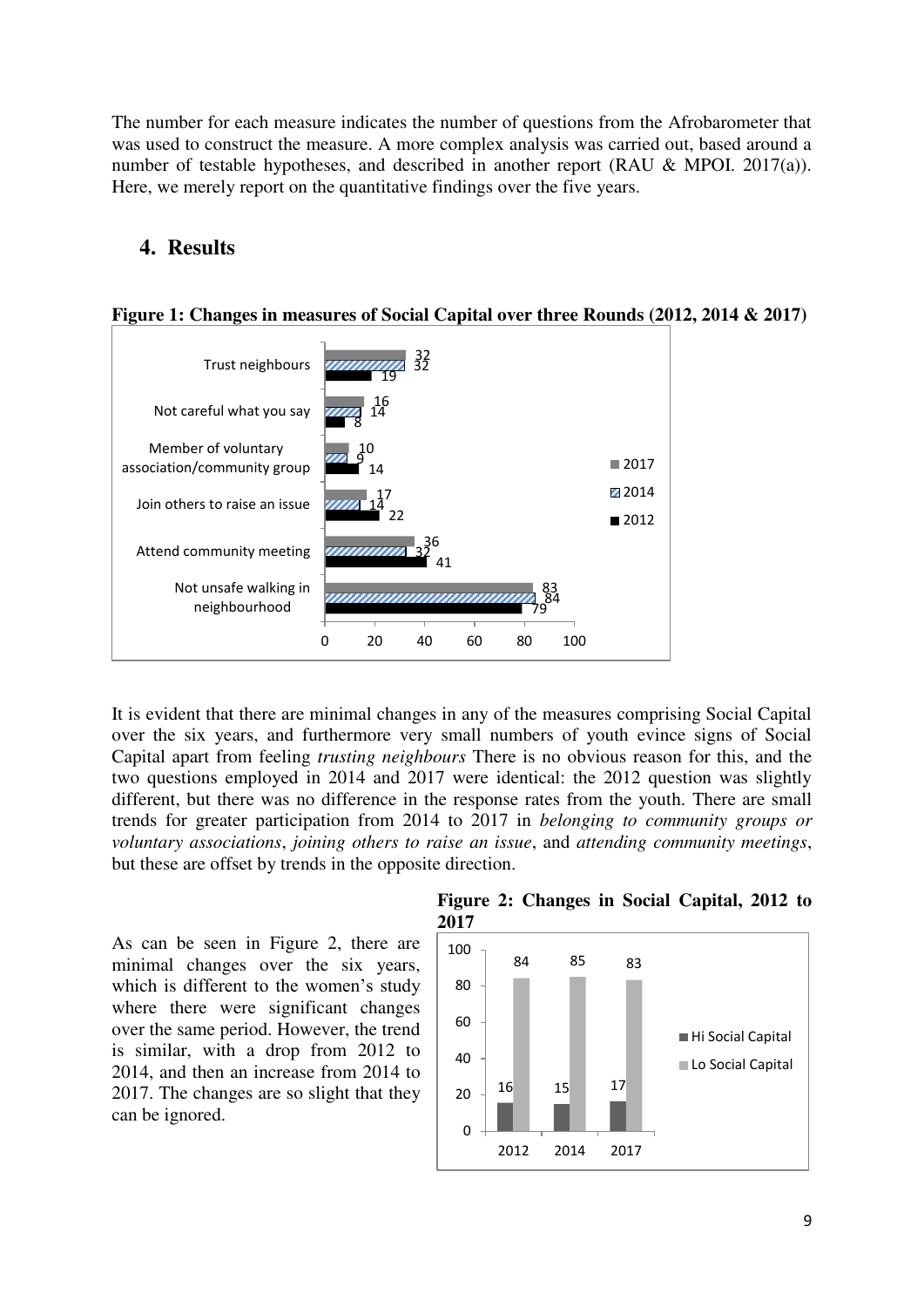Thus, Social Capital, as we have measured this, has not changed in any major way over the six years, and the percentage of youth can that are defined as having high levels of Social Capital is very small. This bolsters the Afrobarometer findings reported earlier.

We then examined the changes in the various variables that we argue are measures of participation.



When it comes to Access to Information, it can be seen from Figure 2 that for all sources of information, part from the internet, there is a decline in the use of these media. This may represent a shift towards social media, but the use of social media was only sampled in 2017 and hence no comparison can be made with the previous years. However, in 2017, 43% of the youth (18-35) reported using social media *every day* or a *few times a week*.

This marked increase in the use of social media is of course not confined to the youth, but is a nation-wide process. However, it does not necessarily mean that the youth are using social media as part of an increased interest in participation as is seen below in Figure 4.

When it comes to basic freedoms –*to say what you think* and *to join political organisations* – there is a marked shift towards the youth seeing their freedoms being eroded from 2014 to 2017. There was significant positive shift from 2012 to 2013, presumably built on the gains of the GPA and the Inclusive Government, but this seems to have disappeared after the 2013 elections and the sustained decline in the economy. The most serious change is in the *freedom to say what you think*, 22 percentage points, and this perhaps must be seen in the rise in the use of social media as a safer medium of expression.

**Figure 3: Perceptions of Freedoms** 



It is also worth pointing out here the very low numbers of youth that are not careful what they say in public (see Figure 1), all suggesting that youth voice is deeply absent from the public domain.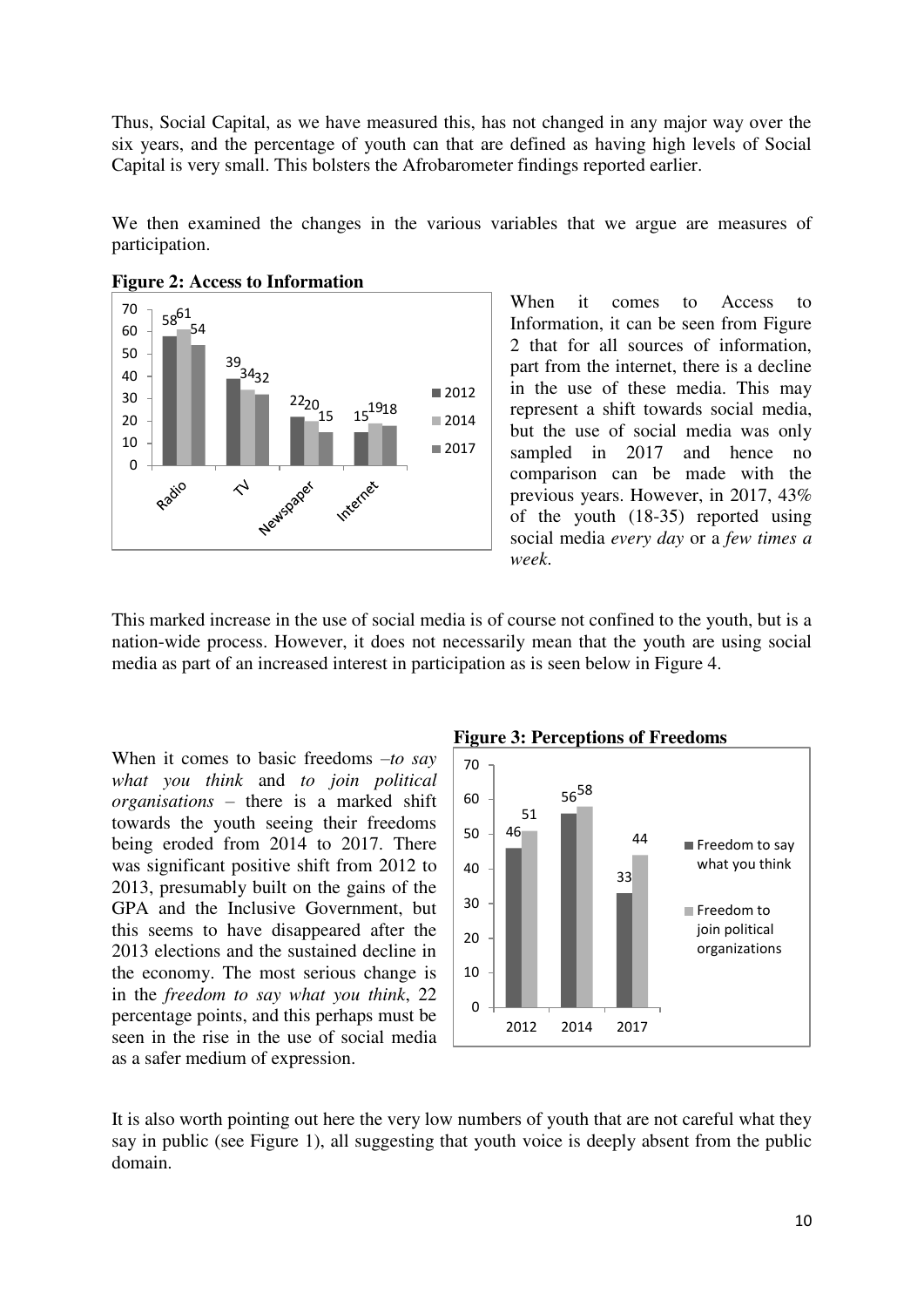*Voice* is, of course, a crucial component of citizen agency, and there can be little Social Capital when citizens are constrained from speaking in public. This would logically be accompanied by little *Participation*, and, as seen in Figure 4 (over), this is in fact the case for Zimbabwean youth.



**Figure 4: Political Participation** 

Given the previous findings on voice, it is thus unsurprising that *Political Participation* is low amongst the youth. Active political participation, as in *working for a candidate or party*, is virtually absent, and even *attending campaign meetings or rallies* significantly declined over the six years. This latter declined by 12% from 2012 to 2014, and then again by 5% from 2014 to 2017. Overall, this is a decline of 17%, and this may be the consequence of the 2013 elections.

The suggestion that the 2013 elections had a deleterious effect upon youth participation is derived partly from the surprising result as well as the evidence of the massive disenfranchisement of the youth for that election. As pointed out earlier, nearly 2 million (29%) persons were not registered voters and there was good evidence of bias in registration, with urban youth being more seriously affected than their rural counterparts (RAU. 2013).

Given this minimal (and declining) Political Participation, it is surprising that there is a trend amongst the youth towards increased agency, and especially *contacting local government councillors*. This is encouraging and perhaps underlines a response to "big politics". Are the youth giving up on political parties in favour of more local politics, and, if so, may this be a spur for implementing the devolution clauses in the 2013 Constitution? Certainly, the local action offers much greater possibilities for developing agency and fostering Social Capital.



The evidence for increased *Agency* is bolstered by the findings on *Political Trust* (Figure 6 over). The youth report increasng levels of Political Trust for virtually every state agent included in the surveys. the trend is positive and significant for every agent – President, parliament, ZEC, the ruling party (ZANU-PF) and the courts. However, this is not the case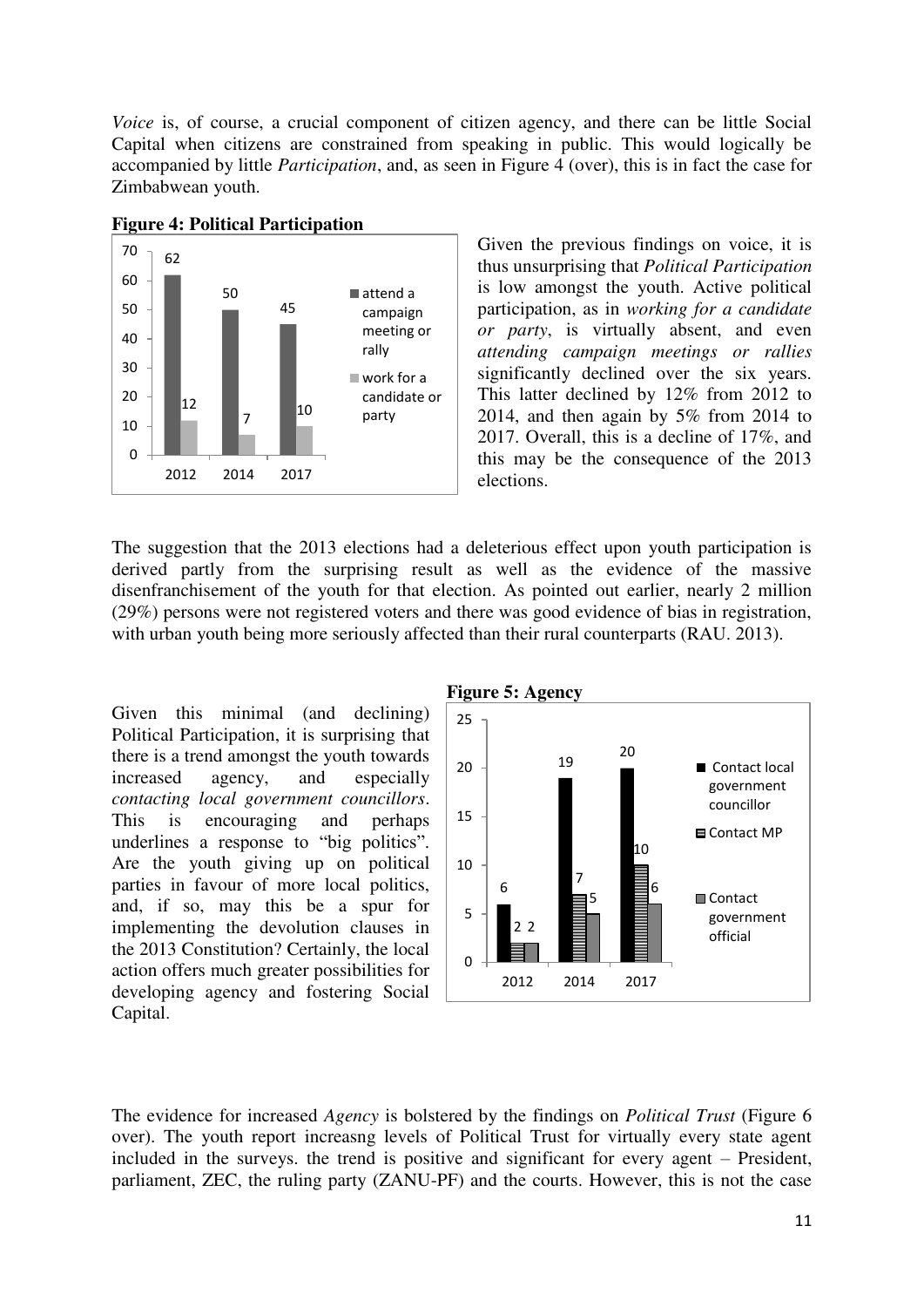for both the police and the army. There is a increase in trust for both between 2012 and 2014, which then reverses from 2014 to 2017, markedly so for the police (14%) and significantly so for the army (7%). For the latter, this needs to be considered in the light of the claims of support for the military in November 2017.



**Figure 6: Political Trust** 

Finally, there is the question about what the youth feel about Zimbabwe as a whole, and its status as a democracy.



**Figure 7: Support for Democracy** 

Perhaps it is the inevitable optimism of youth, but, as seen in Figure 7, some Zimbabwean youth show a trend towards believing that things are improving. From 2012 to 2017, a third of the youth show increasing support for democracy and that Zimbabwe is a democracy. However, two-thirds do not share this view, which indicates a growing pessimism about the country and its future.

## **5. Conclusions**

A number of general conclusions can be drawn from this analysis.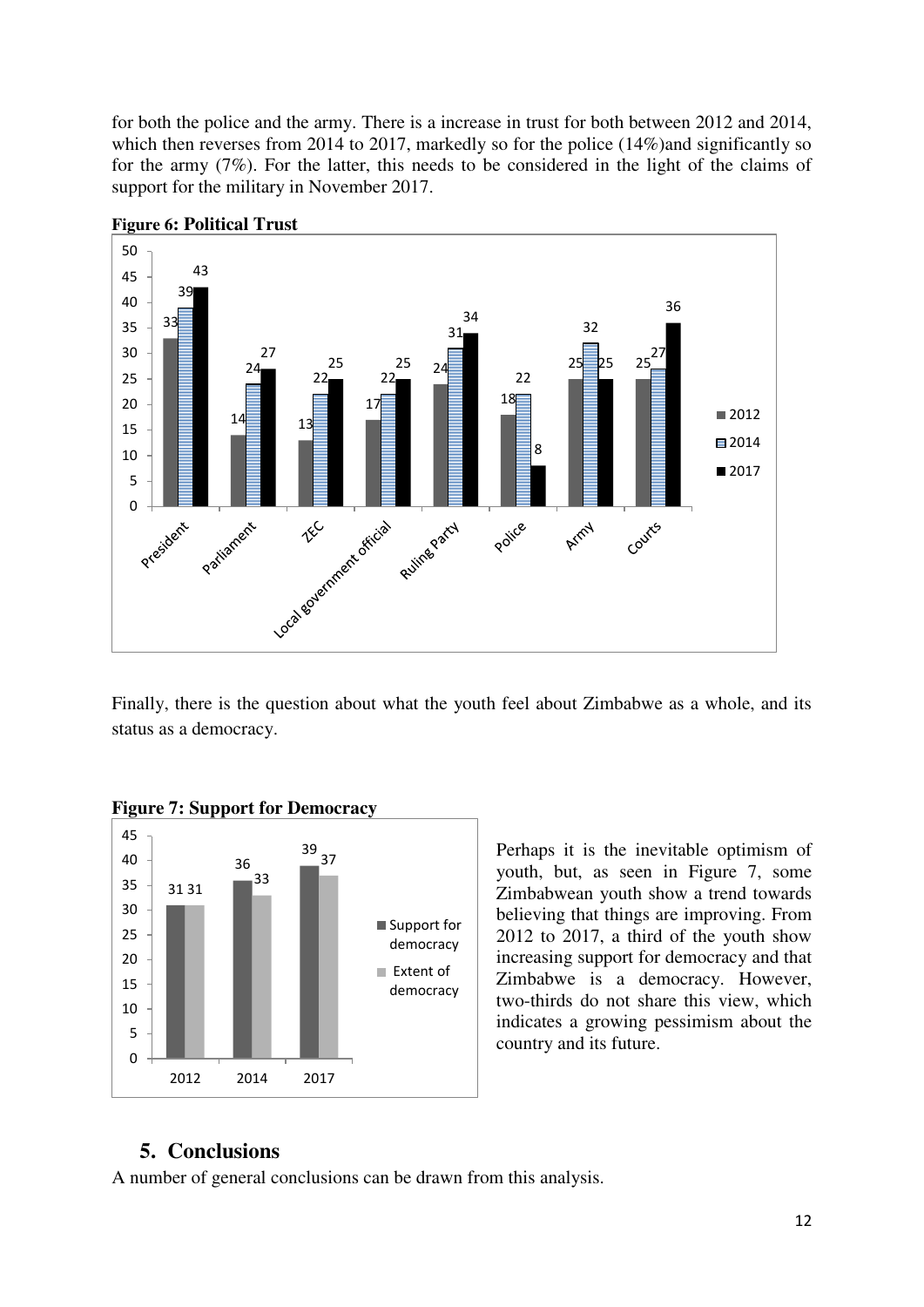- Firstly, as we have measured this, Social Capital is very low amongst the youth in Zimbabwe, and this has changed very little over the six years between 2012 and 2017;
- Youth access to the more formal sources of information radio, television and newspaper – is declining, but they making more use of the internet (slightly) and social media (markedly). This is a general trend in the population however, and, on its own does not mean much;
- When the resort to IT-based sources of information is seen against the perception of freedom by the youth, then this may be more significant. Very few youth feel safe to express their views in public – only 8% in 2017 – and only a third (33%) feel that they have *freedom to say what they think*. It seems clear that *Voice* as a constituent of *Agency* is missing from the youth;
- This is amplified when *Political Participation* amongst the youth is examined, and Zimbabwean youth show a trend to decreasing participation, and a virtual absence of active political engagement in the formal sense. Zimbabwean youth can be characterised as "voters, but not yet citizens";
- This pessimistic view is ameliorated by the evidence that there is a trend towards increased agency in the sense of engaging duty bearers. The numbers are not large, but suggest that the involvement of youth in local government and community may be a more fruitful area to consider when fostering youth agency;
- *Political Trust* is increasing in respect of many state agencies, but not so for the police and the army. The diminution in respect for these agencies is important, and especially in the light of all the concerns about "youth bulges" and political stability. The reasons for this shift need to be understood, and questions also raised about how "popular" was the support for the army in November 2017;
- Finally, Zimbabwean youth, like the general population, are losing faith in democracy. Although small numbers are increasingly happy with the direction the country is taking, more than two-thirds are not.

We began this report raising the spectre of "youth bulges". The evidence here does not suggest that Zimbabwean youth are likely to create the kinds of disturbances seen in other parts of the world, as in the North African "revolutions", but neither does it suggest that they are content. While the economy continues to decline, informal employment the only route to a livelihood, and an increasing disinterest in formal politics, these remain conditions for unrest, and even the youth of Zimbabwe may pass over the threshold of passivity. There have been signs that this is so in 2016 and 2017 with a more assertive civil society involving the youth, and the indications that large numbers of the youth have registered to vote in 2018 may suggest greater interest by the youth in "big politics".

There are two caveats here. Elections are not of themselves solutions to the massive problems faced by the youth: they are only an indication of the faith that youth might have in who might solve their problems. The big questions for the youth will only be answered in the policies that the winning party will implement. Furthermore, there is urgency for addressing the problems faced by youth, and this will be much slower than most believe: creating the number of jobs urgently needed by the youth will be a considerable challenge, and the issue around the possible impact of the Zimbabwean "youth bulge" will be whether the peacefulness so characteristic of Zimbabwean youth will sustain. Are Zimbabwean youth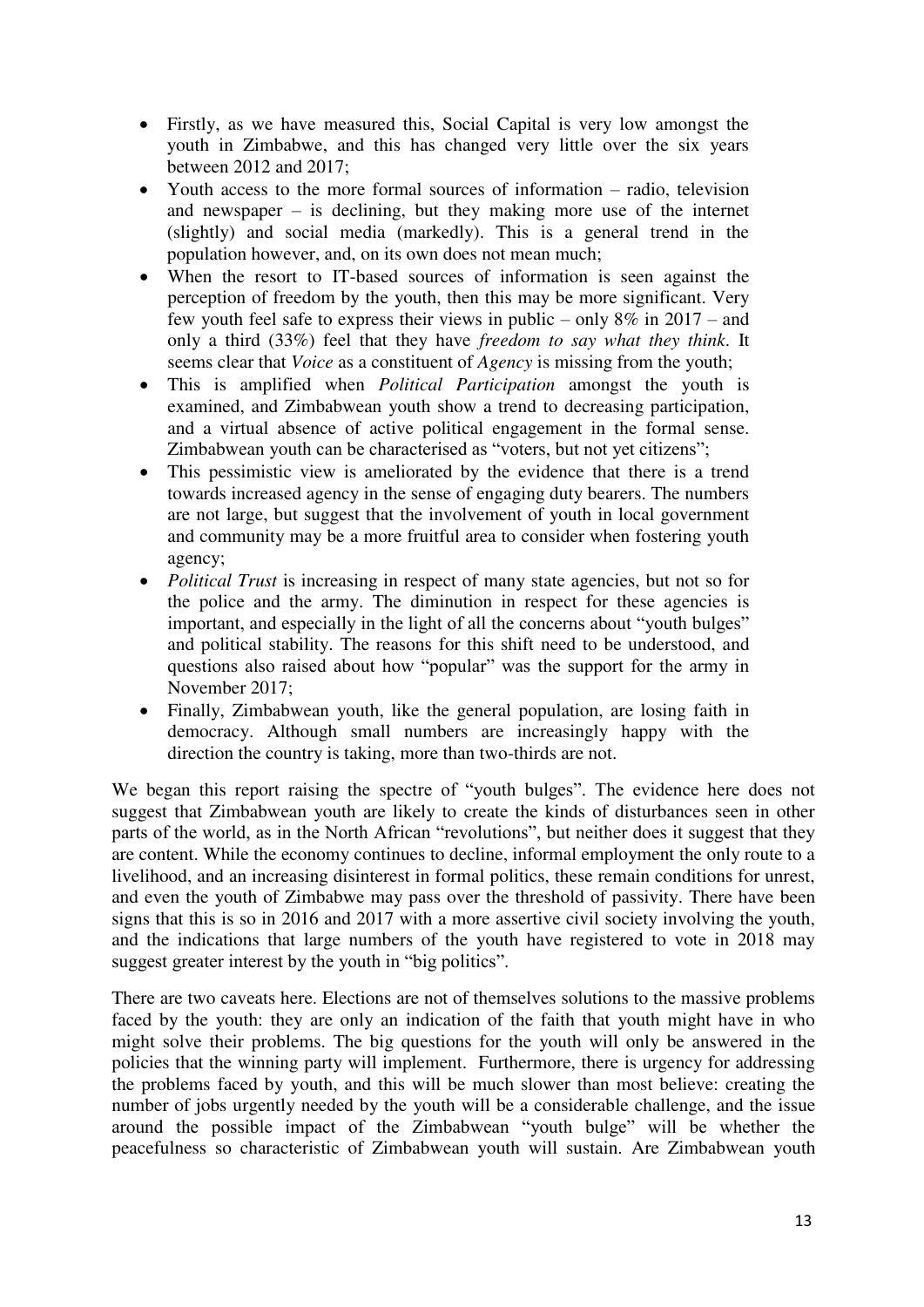merely "risk averse" (Masunungure et al. 2016), or are they "anomic", and will "anomie" lead to violence and instability (Mususa. 2017).

Finally, this study has treated youth as a homogenous group, which it clearly is not, and the rural factor has not been disentangled. As pointed out in the introduction, there are good grounds for dichotomising youth into rural versus urban, as well as African versus Western, and this is examined in a separate report.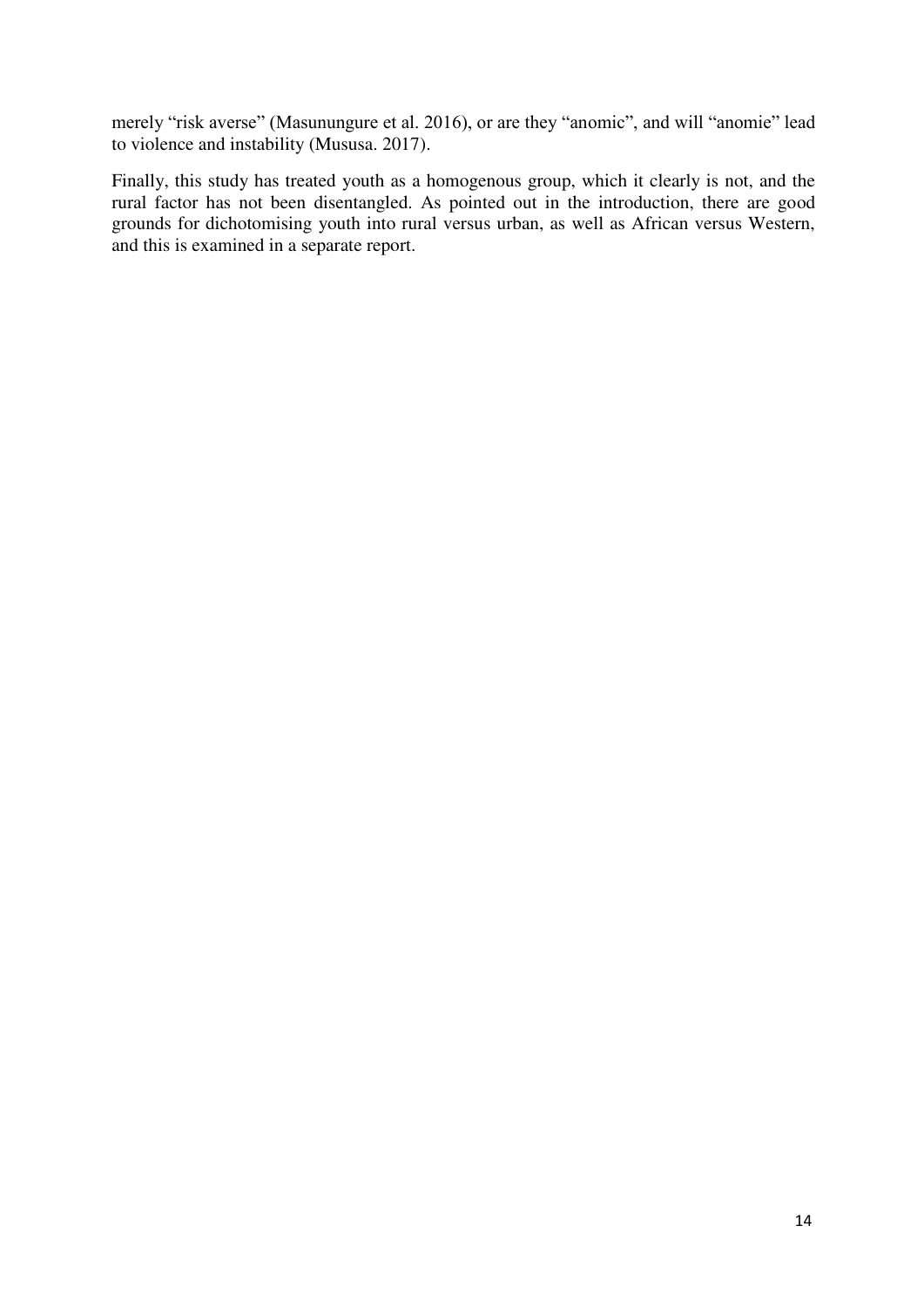### **6. References**

ActionAid (2013), *Eager or Slumbering?Youth and Political Participation in Zimbabwe*. March 2013, Denmark: ActionAid

Barter, S. J (2012), *Unarmed Forces: Civilian Strategy in Violent Conflicts*. Peace& Change, Vol. 37, No. 4, 544-571.

Bratton.M (2014), *Power Politics in Zimbabwe*. London: Lynne Rienner.

Bratton, M. & Masunungure, E. (2011).*The Anatomy of Political Predation: Leaders, Elites and Coalitions in Zimbabwe, 1980-2010*. Developmental Leadership Programme Research Paper 09 January 2011.

Bratton, M., &Logan , (2006), *Voters but not yet Citizens: The Weak Demand for Political Accountability in Africa"s Unclaimed Democracies*. Working Paper No. 63.Afrobarometer Working Papers.

Cincotta, R. P (2008-2009), *Half a Chance: Youth Bulges and Transitions to Liberal Democracy*, ECSP Report, 13, 10-18.

Collier, Paul and Anke Hoeffler. 1998. "On the Economic Causes of Civil War." *OxfordEconomic Papers* 50, 4: 563-573.

Deth, van, J. W (2001), *The Proof of the Pudding: Social Capital, Democracy and Citizenship*, Paper presented to EURESCO Conference, "*Social Capital: Interdisciplinary Perspectives",* Exeter, United Kingdom, 15-20 September 2001.

Dzimiri, P (2014), *The Responsibility to Protect and the Youth: A Case Study of the Youth Activism in Zimbabwe*. Anthropologist, 17(2), 441-454.

Hodgkinson, D (2013), *The "Hardcore" Student Activist: The Zimbabwe National Students Union (ZINASU), State Violence, and Frustrated Masculinity, 2000–2008*. Journal of Southern African Studies, 39:4, 863-883

Hungwe, K (2013), *The Youth Demographic: Opportunity and Challenge for Developmental Planning: A Zimbabwe Case Study*. Journal of Educational and Social Research. 3:6, 119- 218.

Jacobs, S & Mundy, J (2009), *Reflections on MahmoodMamdani"s "Lessons of Zimbabwe"*. Concerned African Scholars. Bulletin N°82

Leahy, E (2008-2009), *Beginning the Demographic Transition: Very Young and Youthful Age Structures*, ECSP Report, 13, 40-47.

Mamdani, M (2008), *Lessons of Zimbabwe*, London Review of Books, 30:23, 17-21.

Masunungure, E., Reeler, A., Kokera, R., Mususa, D., Ndoma, S. & Koga, H (2016),*Are Zimbabweans Revolting?* March 2017. MPOI & RAU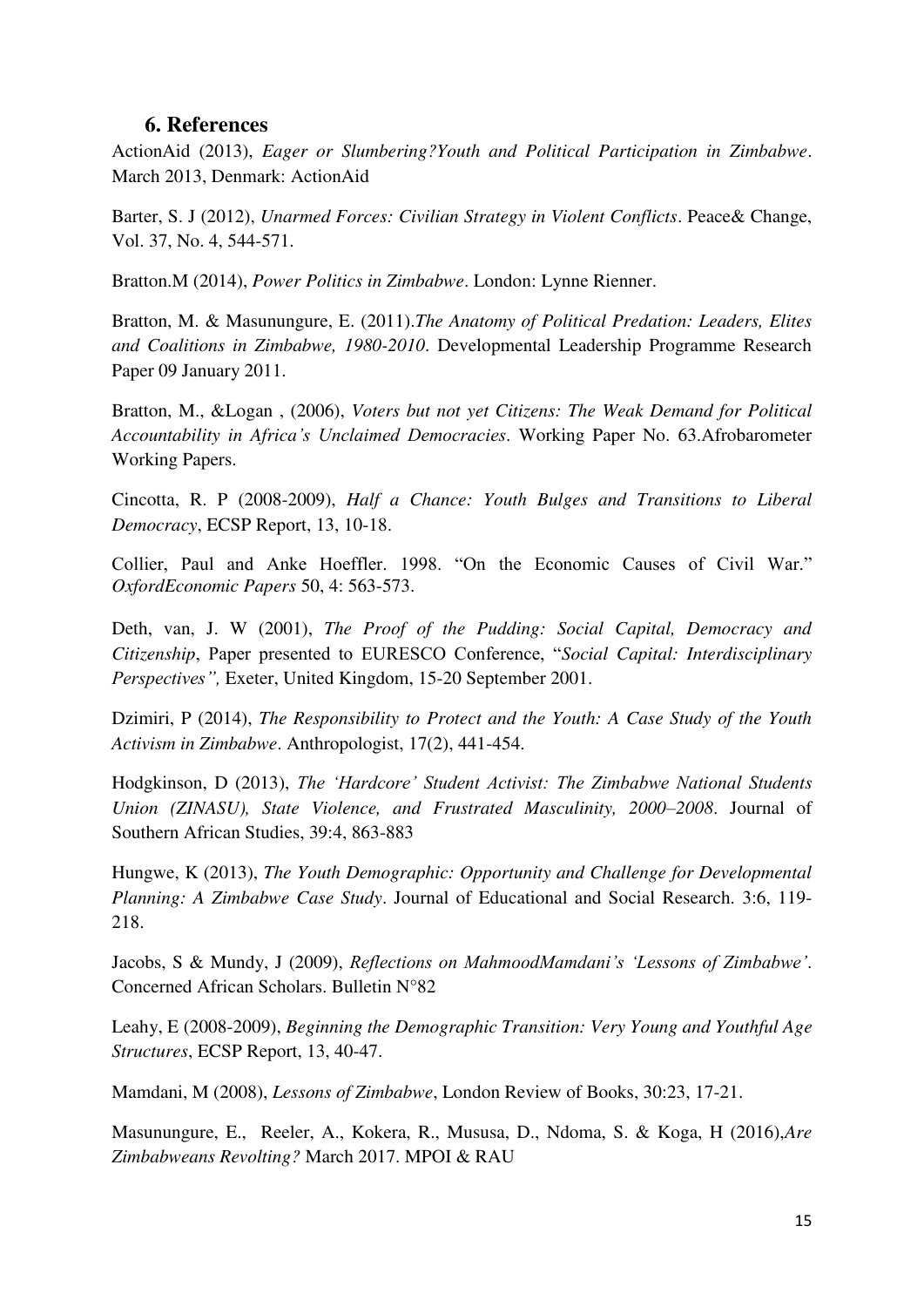Mate, R (2012), *Youth Lyrics, Street Language and the Politics of Age: Contextualising the Youth Question in the Third Chimurenga in Zimbabwe*. Journal of Southern African Studies, 38:1, 107-127.

Mususa.D (2017), Voice or Anomie?A brief look at active citizenship among the youth in Zimbabwe. December 2017. Harare: Research & Advocacy Unit

Onyx, J., &Bullen, P ( 2000), Measuring Social Capital in Five Communities, Journal of Applied Behavioural Science, 36, 23-42.

Osteroom, M., &Pswarayi, L (2014), *Being a Born-free. Violence, Youth and Agency in Zimbabwe.*RESEARCH REPORT, Vol. 2014, No, 79. Institute of Development Studies.

Putnam, R D. 1995. "Bowling alone: America's declining social capital." *Journal of Democracy* 6: 65-78.

RAU (2013), An Audit of Zimbabwe's 2013 Voters' Roll. July 2013. Harare: Research & Advocacy Unit

RAU (2014)(a), *"Numbers out of Tune? An examination of the vote in Hamonised July 2013 Election."*Full Report. Governance Programme, Research and Advocacy Unit [RAU] 10th April 2014, Harare: Research & Advocacy Unit

RAU (2014) (b), *Let Them Grow First: Early Marriage in Goromonzi, Zimbabwe*. March 2014. Harare: Research & Advocacy Unit.

RAU (2018) (a), *Women and Social Capital in Zimbabwe: A Statistical Analysis*. February 2018, Harare: Research & Advocacy Unit;

RAU (2018) (b), *Women and Social Capital in Zimbabwe: 2012 to 2014*. February 2018. Harare: Research & Advocacy Unit.

Reeler, A. P (2015), *Citizenship, Active Citizenship, Social Capital, and their Relevance to Women and Youth in Zimbabwe.* February 2015. Harare: Research & Advocacy Unit;

Reeler, A.P., & Chitsike, K.C (2004), *The youth are the hope of the future, but which future? A case study with Zimbabwean township youth*. IDASA: Dialogue Unit.

Solidarity Peace Trust (2003), *National youth service training – " shaping youths in a truly Zimbabwean manner". An overview of youth militia training and activities in Zimbabwe, October 2000 – August 2003*. 5 September, 2003. Zimbabwe & South Africa: Solidarity Peace Trust.

Solidarity Peace Trust (2013), *The End of A Road: The 2013 Elections in Zimbabwe*, October 2013. Johannesburg: Solidarity Peace Trust.

Urdal. H (2004), *The Devil in the Demographics: The Effect of Youth Bulges on Domestic Armed Conflict, 1950-2000*, Paper No.14, Working Paper Series. World Bank: Conflict Prevention & Reconstruction.